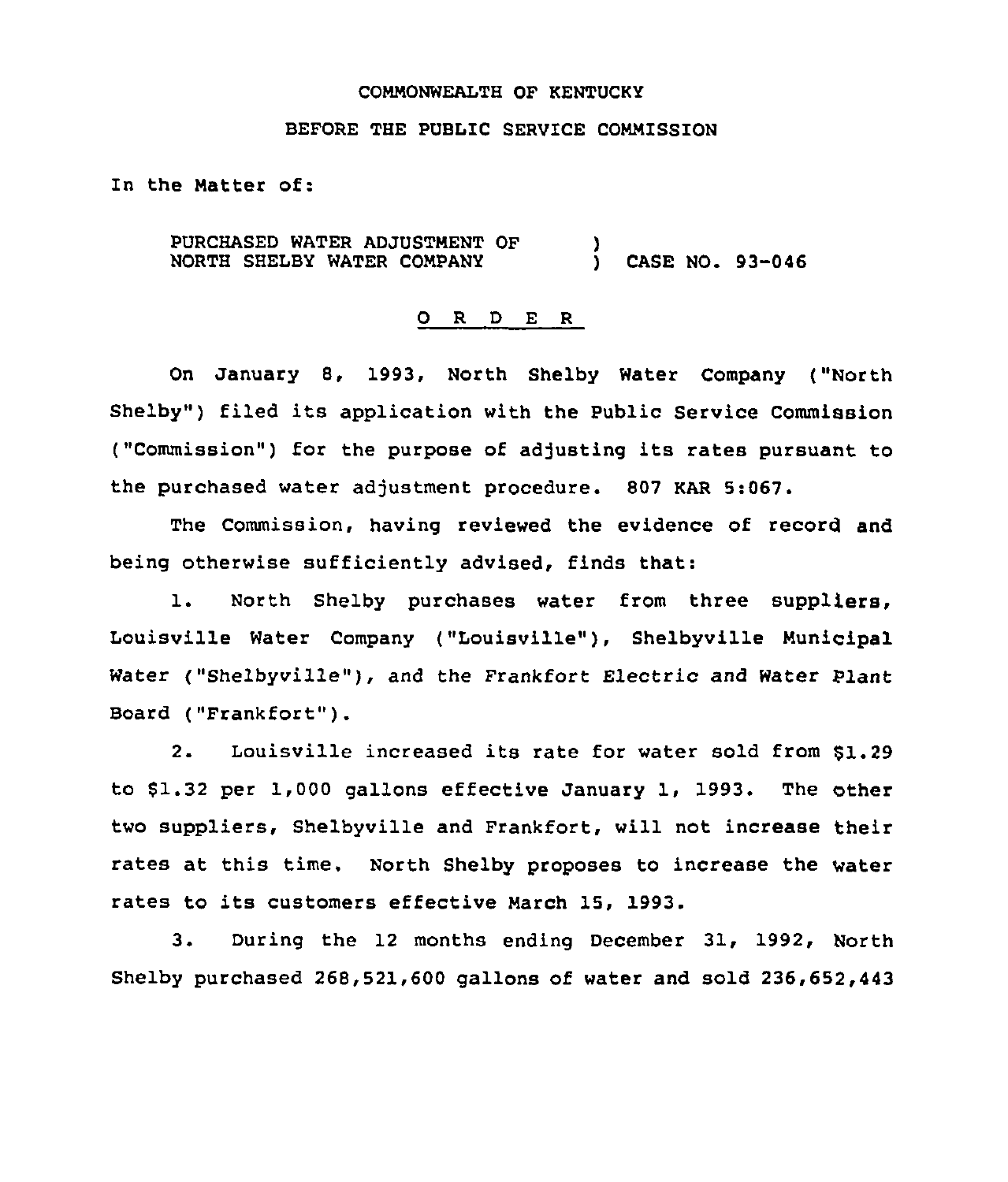gallons. These figures are representative of all three suppliers. North Shelby purchased 48,083,000 gallons from Louisville at a cost of \$ 62,860.95.

4. The increase in North Shelby's purchased water cost is \$1,467.69, resulting in a purchased water adjustment of 1 cent per 1,000 gallons.

5. The purchased water adjustment of 1 cent per 1,000 gallons and the rates in Appendix A, attached hereto and incorporated herein, are fair, just, and reasonable and should be approved.

6. North Shelby's proposed tariff is correct and should be approved as filed.

1T IS THEREFORE ORDERED that:

1. The purchased water adjustment of <sup>1</sup> cent per 1,000 gallons and the rates in Appendix <sup>A</sup> are hereby approved for services rendered on and after March 15, 1993.

2. North Shelby's proposed tariff is approved as filed.

3. Within <sup>30</sup> days of the date of this Order, North Shelby shall file a copy of the notice to its customers and verification that such notice has been given.

Done at Frankfort, Kentucky, this 24th day of February, 1993.

PUBLIC SERVICE COMMISSION

Chairman<br>Urbunco UL Dd Vice Chairman

KaherM commissioner '

**ATTEST:**  $M$ ill

Executive Director